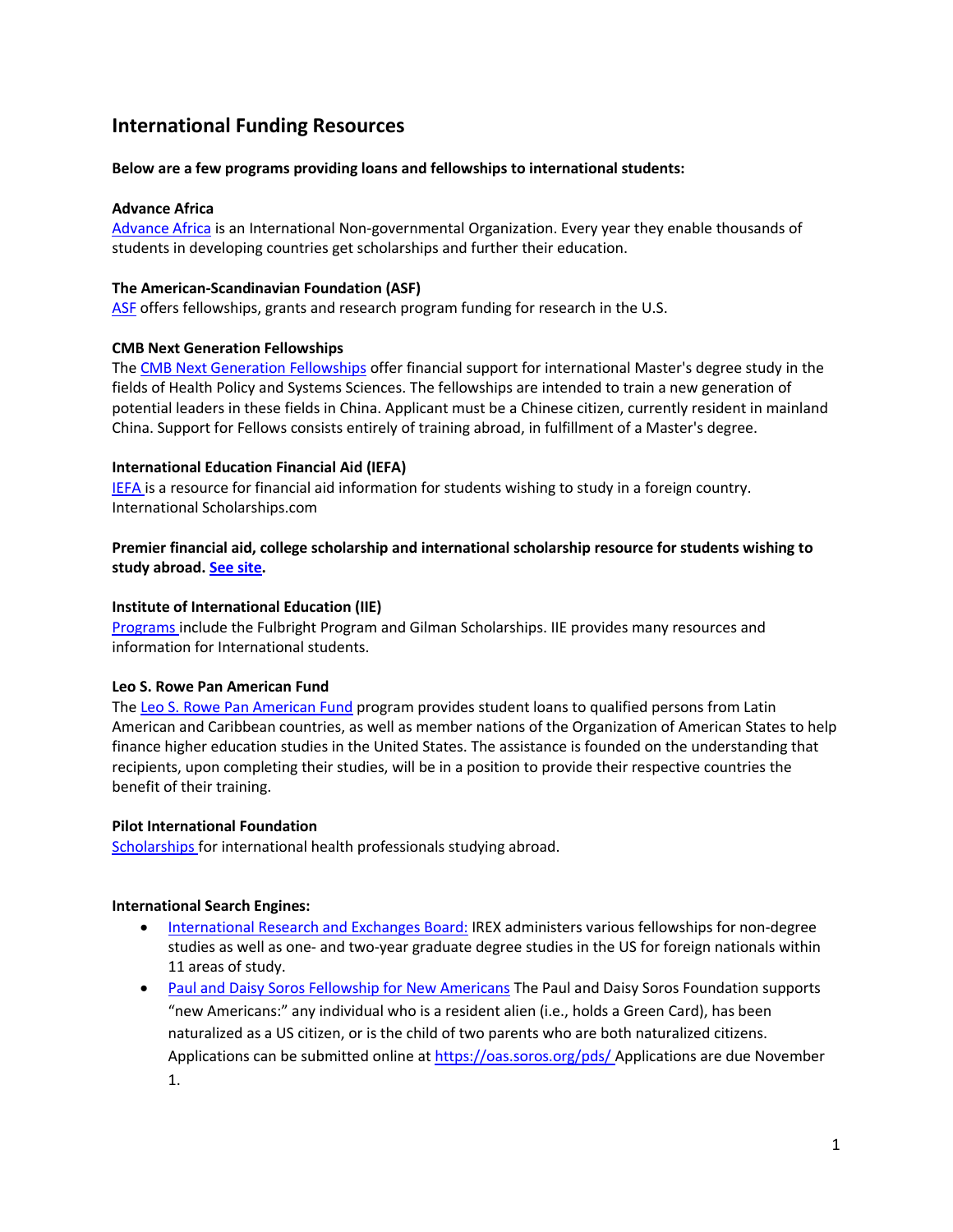# **Country-Specific:**

**Armenia:**

• [The Luys Foundation:](http://www.luys.am/en/programs/scholarship/) The Luys Foundation provides scholarships allowing Armenian students to study at the world's top universities. Scholars must show ambition to contribute to society, while demonstrating integrity of character, interest in and respect for others, and the ability to lead. Students applying to the Luys Foundation must be Armenian, Citizens of Armenia or of Armenian descent. Applications are due April 1.

# **Australia:**

 Australia [to US Fellowships:](http://www.americanaustralian.org/australian_to_usa_apps/) The American Australian Association awards individual Fellowships for advanced study in the United States of up to US\$30,000 each year. The Fellowships build on existing strong social and economic partnerships and foster intellectual exchange between the United States and Australia. Applicants must be Australian citizens in a full time graduate program. The application deadline is April 15.

## **Belgium:**

- Belgian American Education Foundation:<http://www.baef.be/documents/home.xml?lang=en> Up to \$100,000 interest free loan.
- Fernand Lazard Foundation:<http://www.redweb.be/lazard/> (interest free loans)
- Fonds voor Wetenschappelijk Onderzoek-Vlaanderen[: http://www.fwo.be/](http://www.fwo.be/)

# **Canada:**

- [Bank of Montreal](http://www.bmo.com/home/personal/banking/mortgages-loans/loans-loc/loc/student-loc) must have Canadian cosigner
- Can Learn: <http://www.canlearn.ca/eng/postsec/getloan/index.shtml>
- Toronto Dominion Bank:<http://www.tdcanadatrust.com/student/graduate.jsp>
- [Organization of American States \(OAS\) Fellowships Programs:](http://www.scholarships.gc.ca/) For Canadian citizens or permanent residents, the OAS scholarship provides tuition, benefits, and administrative costs not to exceed US \$30,000.
- [The Canadian Federation of University Women \(CFUW/FCFDU\)](http://www.cfuw.org/) The Federation promotes higher education for women through its Fellowships and Awards Program. Applications are due November 1st.
- [John Gyles Education Center:](http://www.johngyleseducationcenter.com/) The John Gyles Education Center awards \$3,000 scholarships to both US and Canadian citizens with a GPA of 3.5 or greater. The deadline is June 1 of each year.

# **China:**

 [Bank of China Educational Loans:](http://www.bankofchina.com/en/pbservice/pb2/200810/t20081024_7768.html?keywords=student+loans) The Bank of China offers loans to Chinese nationals or residents for up to 80% of tuition and miscellaneous fees (including travelling abroad). The interest rate for loans of the same grade stipulated by the People's Bank of China applies to the lending rate for educational loans. The repayment period is normally arranged between 1 and 6 years: [http://www.bank-of-china.com/en/static/index.html.](http://www.bank-of-china.com/en/static/index.html) Some students from Hong Kong have also secured loans through the Bank of China, Hong Kong Branch.

# **Colombia:**

 Colsubsidio Loan Program: For Colombian students studying abroad in graduate educational programs. Beneficiaries must be working with companies affiliated with Colsubsidio. Up to 100% of tuition and living expenses, depending on loan repayment capacity. Partial disbursements will be made according to academic calendar. Interest and loan insurance premiums monthly repayments, must be made during school period. Grace period for capital and interest repayment is contemplated of up to six months after school completion. Nominal 1.39% monthly in arrears (18% per annum) . Interest rate may be revised according to Colsubsidio credit policies.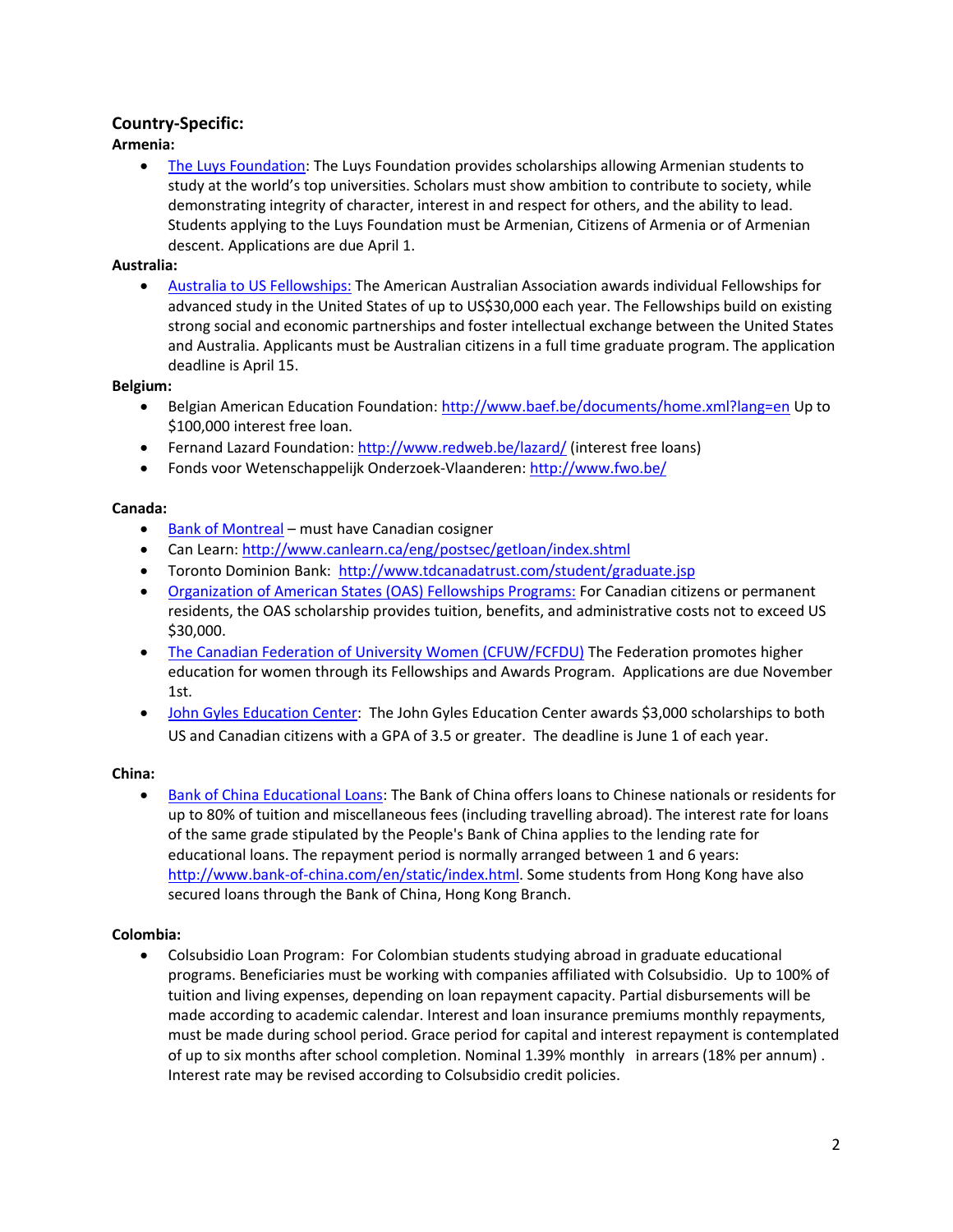- [Colombia Colfuturo Scholarship Program:](http://www.colfuturo.org/) For Colombian students studying abroad in graduate educational programs. Award is a maximum of \$25,000 per year and a maximum two year stay abroad. Students must agree to return to Colombia within one year of finishing their programs.
- [Colombia Colfuturo Loan Program:](http://www.colfuturo.org/) For Colombian students studying abroad in undergraduate and graduate educational programs. Maximum loan amount is \$25,000 per academic year. Students must provide two cosigners with loan repayment capacity.
- [Fundacion Educativa Centralseguros, FEC:](http://www.utadeo.edu.co/dependencias/afinanciero/credito_postgrado/pdf/fec.pdf) Loan maximum \$10,000 according to loan repayment capacity – may need a second cosigner depending on permanent residence in Colombia and guarantors with real estate. Repayment period up to 48 months and a 6 month grace period. Annual interest rate 25.19% for one individual and 19.56% for a group.
- [Icetex:](http://www.icetex.gov.co/) Maximum loan amount \$16,000. Two cosigners required. Interest rate 18.30% annually.
- Educational Lines of Credit Social Compensation Funds
	- o [Cafam](http://www.cafam.com/Paginas/NewsDetailList.aspx?NewId=268&Section=17&MenuItem=191)
	- o [Compensar](http://www.compensar.com/credito/eduSup.aspx)

## **Costa Rica:**

Ministry of Foreign Affairs: [http://www.rree.go.cr](http://www.rree.go.cr/) 

## **Eastern Europe:**

- **Georgia**[: http://www.drf.org.ge/?lan=en](http://www.drf.org.ge/?lan=en)
- Vladimir and Olga Poder Fund: Awarded to Estonian speaking students <http://www4.gsb.columbia.edu/financialaid/mba/awards/interschool>

## **Europe:**

 [The American-Scandinavian Foundation \(ASF\):](http://www.amscan.org/study_in_america_details.html) Offers over \$500,000 in funding to Scandinavians to undertake study or research programs in the United States for up to one year. Applicants must be citizens of Denmark, Finland, Iceland, Norway, or Sweden. The number and size of awards can vary greatly between countries. Contact the cooperative organization for your region. Details are listed on the website.

#### **Egypt:**

 Onsi Sawiris scholarship program: <http://www.orascomci.com/index.php?id=onsisawirisscholarshippro>

#### **Finland:**

- Finland Foundation[: http://www.finlandiafoundation.org/Scholarships](http://www.finlandiafoundation.org/Scholarships)
- The League of Finnish-American Societies[: http://www.sayl.fi/](http://www.sayl.fi/)

#### **Hungary**

• [Hungarian-American Enterprise Scholarship Fund:](http://www.haesf.org/) The Hungarian-American Enterprise Scholarship Fund's (HAESF) offers a \$25,000 graduate scholarship for Hungarian citizens wishing to study in the United States. The deadline to apply is April 15.

#### **India:**

- University Grants Commission: Provides a list of some loan schemes[: http://www.ugc.ac.in/](http://www.ugc.ac.in/)
- Bank of India:<http://www.bankofindia.co.in/english/home.aspx>
- Credila Education Loan Services:<http://www.credila.com/>
- Global Student Loan Corporation/HSBC Mumbai: [www.globalslc.com](http://www.globalslc.com/)
- Indian Bank:<http://www.indian-bank.com/education.php>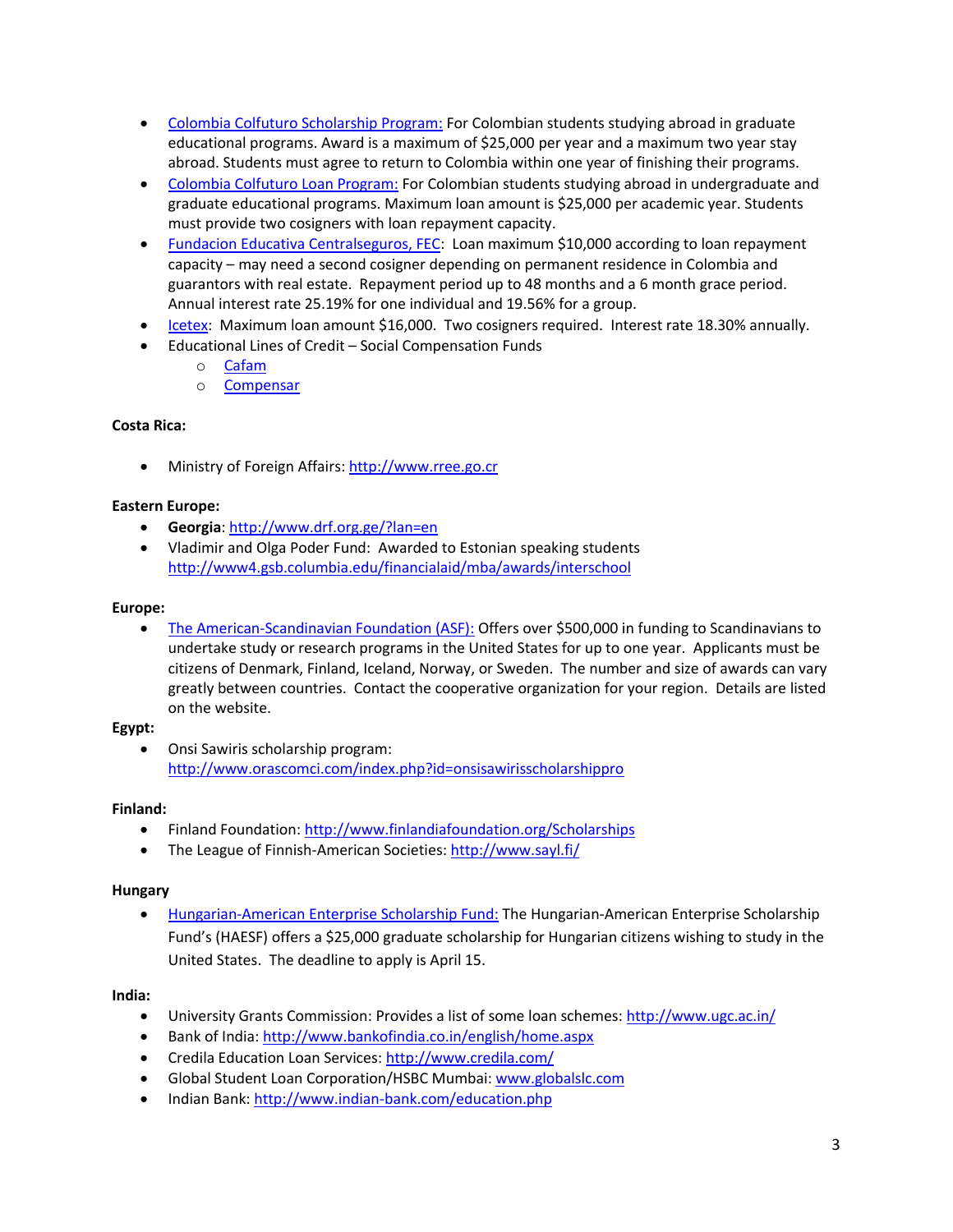- State Bank of India[: http://statebankofindia.com:](http://statebankofindia.com/) Under Personal Banking
- State Bank of Travancore: http://www.statebankoftravancore.com/home.htm
- Narotam Sekhsaria Foundation [www.nsscholarship.net](http://www.nsscholarship.net/)
- Debesh-Kamal Scholarship for Higher Studies Abroad: <http://www.sriramakrishna.org/scholarship.php>
- Inlaks Shivdasani Foundation[: http://www.inlaksfoundation.org/](http://www.inlaksfoundation.org/)
- JN Tata Endowment for the Higher Education of Indians:<http://www.dorabjitatatrust.org/>
- KC Mahindra Education Trust[: http://www.mahindra.com/How-We-Help/Foundations/K.C.-](http://www.mahindra.com/How-We-Help/Foundations/K.C.-Mahindra-Education-Trust) [Mahindra-Education-Trust](http://www.mahindra.com/How-We-Help/Foundations/K.C.-Mahindra-Education-Trust)

## **Italy:**

- Banca Sella [https://www.sella.it/banca/mutui\\_e\\_prestiti/prestiti/prestiti\\_di\\_onore.jsp,](https://www.sella.it/banca/mutui_e_prestiti/prestiti/prestiti_di_onore.jsp) Up to 50,000 euro
- [National Italian American Foundation Scholarship](http://www.niaf.org/scholarships/) is available for Italian-American students having at least one ancestor who has emigrated from Italy, and who demonstrate outstanding potential, and high academic achievements. Candidates must appl[y online](http://www.niaf.org/scholarships/index.asp) and submit all application pieces by midnight Pacific Standard Time, March 4. Contact Alexandra Dall with questions regarding scholarships by phone: +1 202-939-3118, or email: [adall@niaf.org.](mailto:adall@niaf.org)
- The John R. Mott Scholarship Foundation:<http://www.mottscholarship.org/index.asp>

## **Korea:**

KB Financial:<https://www.kbfg.com/Eng/index.jsp>

## **Mexico:**

- FUNED:<http://funedmx.org/>
- [Conacyt Scholarship](http://www.nesomexico.org/dutch-organizations/market-information/scholarships-for-mexican-students/conacyt-1)
- Banco de México[: http://www.banxico.org.mx](http://www.banxico.org.mx/)
- Contact CBS alum Ricardo Ortiz de Montellano, Email: [ricardo.ortiz@alvarezpuga.com.mx](mailto:ricardo.ortiz@alvarezpuga.com.mx) or Tel: +52 (55) 4160 6322
- LUMNI [www.lumni.com.mx](http://www.lumni.com.mx/)

# **Peru:**

• Banco de Credito[: http://www.viabcp.com/zona\\_publica/01\\_persona/index.html.](http://www.viabcp.com/zona_publica/01_persona/index.html) Those interested in receiving more information should contact Mr. Ruben Robles directly at 511 442-8642 x5251.

# **Russia:**

- Bank BSGV: [www.bsgv.ru/](http://www.bsgv.ru/)
- *Loan program for those who want to return to Russia to work in public service*
	- o Overview: <http://www.forbes.ru/sobytiya-column/vlast/81885-nenuzhnoe-obrazovanie> o Draft

of decree [http://www.economy.gov.ru/minec/about/structure/depsoc/doc20120426\\_06](http://www.economy.gov.ru/minec/about/structure/depsoc/doc20120426_06)

# **Singapore**

- Citibank Singapore:<http://www.citibank.com.sg/>
- May Bank[: http://info.maybank2u.com.sg/index.aspx](http://info.maybank2u.com.sg/index.aspx)
- RHB Bank, Contact Yvonne Leow at: **yvonne** leow@rhbbank.com.sg or call: 62253111 ext 200